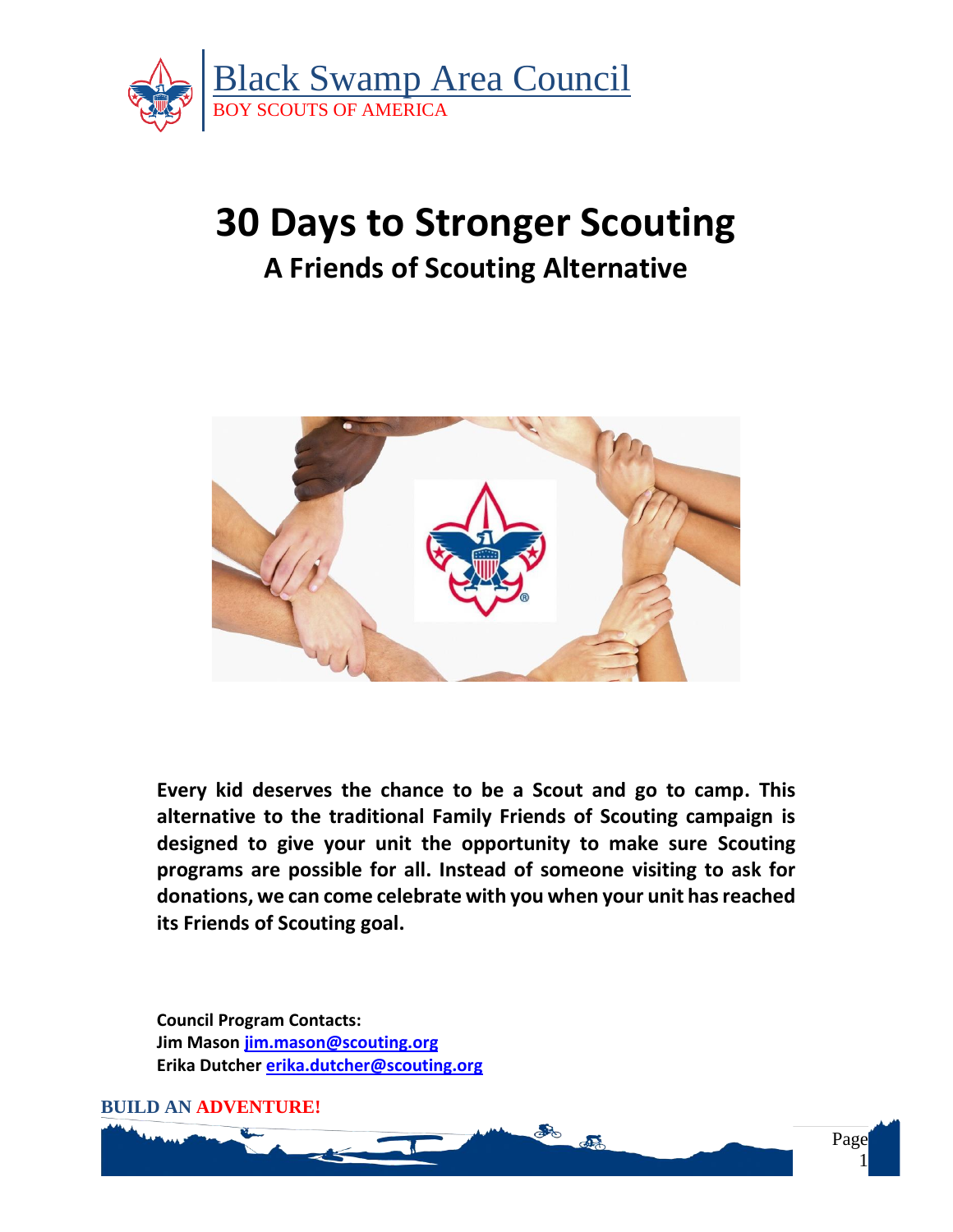

## **What is 30 Days to Stronger Scouting?**

An alternative to the traditional Family Friends of Scouting presentation that allows units to work within their own circle to make sure our Council can support every kid that wants to be a Scout and go to camp. It gives units the opportunity to forego scheduling a traditional presentation when they meet certain goals. The investments help keep the overall cost of Scouting to a minimum, meaning keeping fees lower for activities.

The premise is simple: Collect Friends of Scouting donations and pledges within your unit over 30 days. Reach your unit goal and forego scheduling a traditional in-person presentation plus earn free cloth rank badges for your unit for a full year.

# **When is the 30 Days?**

30 Days to Stronger Scouting promotional focus is the month of March; however, you may begin your campaign any time after January 1 of the current year. All donations received toward the current year's campaign by March 31 will count toward your goal. Pledges should be reported by March 31.

# **How does this benefit my Unit and District?**

- Your unit will become engaged in the larger picture of Scouting as you educate them on the things they don't see that support their program and your unit.
- $\mathcal{R}$  Reduce the amount of time spent by volunteers scheduling and conducting presentations
- Allows unit events to forego adding time to their programs for full Friends of Scouting presentations (schedule just a couple of minutes to celebrate success!!)
- Chance to earn FREE cloth rank badges for an entire year!
- Could save about \$38 on a typical after camp Troop Court of Honor for 15 Scouts with 3 in 1st year Scout program
- Could save about \$60 or more on a Pack Blue & Gold with 25 Scouts

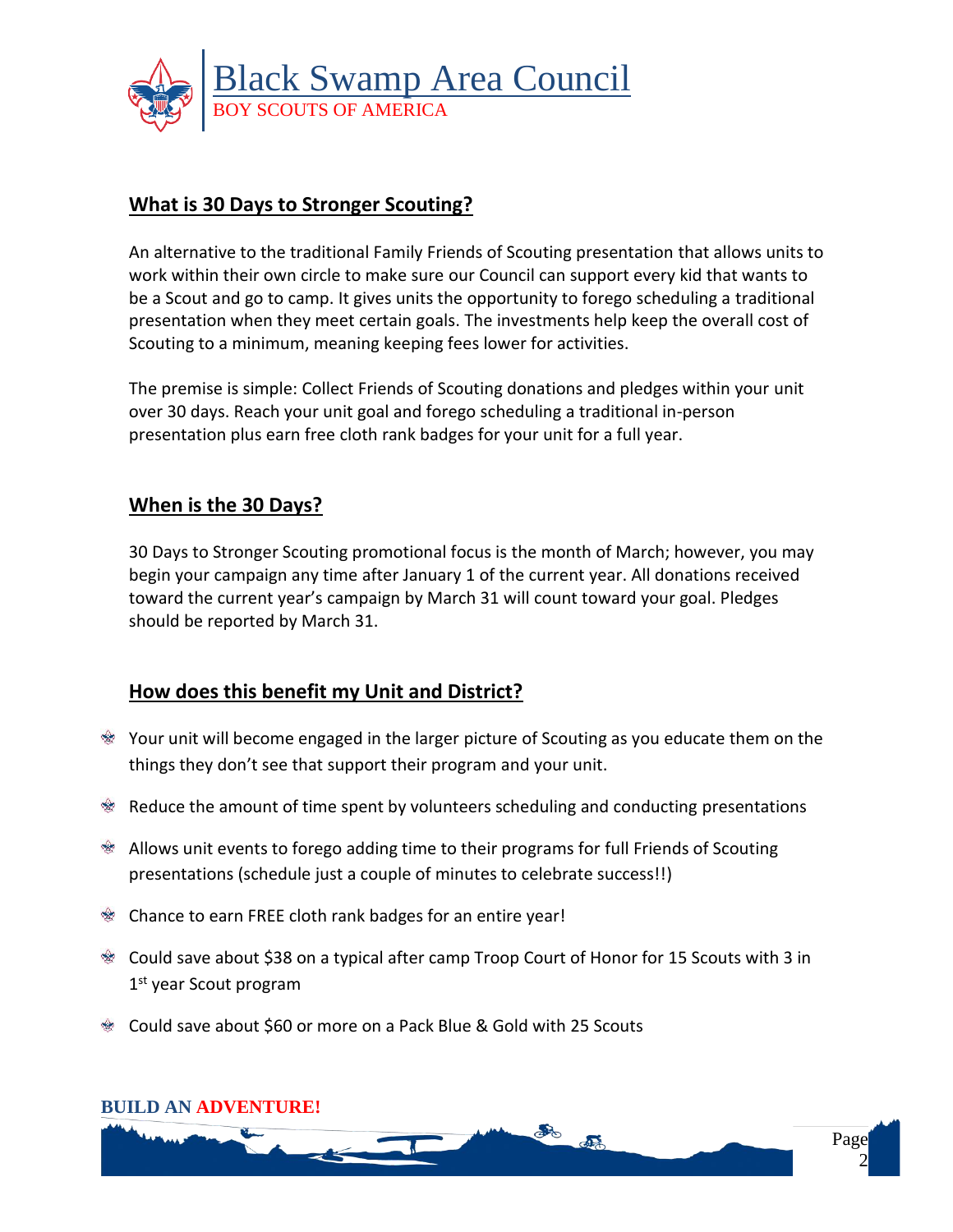

### **How does my unit participate?**

- **Choose a Unit Coordinator.** This individual will serve as the point of contact for Friends of Scouting and the 30 Days Campaign. They will help educate families about the local Scouting program and how they can help.
- Send pre-communication emails, letters, texts, and messages to families. We can provide your unit with social media posts to help publicize the campaign and help you reach your unit goal.
- **Examber 2** Collect gifts, pledges and donations using the supplied giving brochures or the online portal. Work to reach your unit goal by the end of March.
- Turn in all pledges by March 31 to qualify for incentives.

#### **What are the incentives?**

- Incentive A: Forego a traditional unit Friends of Scouting presentation
- Incentive B: Free Cloth Rank patches (April 1 through March 31 of the following year)
- Qualify by reaching goal by March 31 (all gifts/pledges must be turned in by March 31)

## **How will you calculate our unit goal?**

Unit goals are based on a few simple formulas:

- $\approx$  \$150 x number of youth in the unit most recent recharter
- OR 25% increase in current campaign over previous year's presentation total
- **Minimum \$500 raised**

Once the goal is calculated, the District Professional or the District Family Friends of Scouting Chair will contact the Unit Coordinator to discuss the unit goal.

If the Unit feels the goal should be adjusted to increase or accommodate other factors for the families giving, average gift or overall amount raised, they may negotiate a new goal which must be reviewed/approved by the District Family Friends of Scouting Chair.

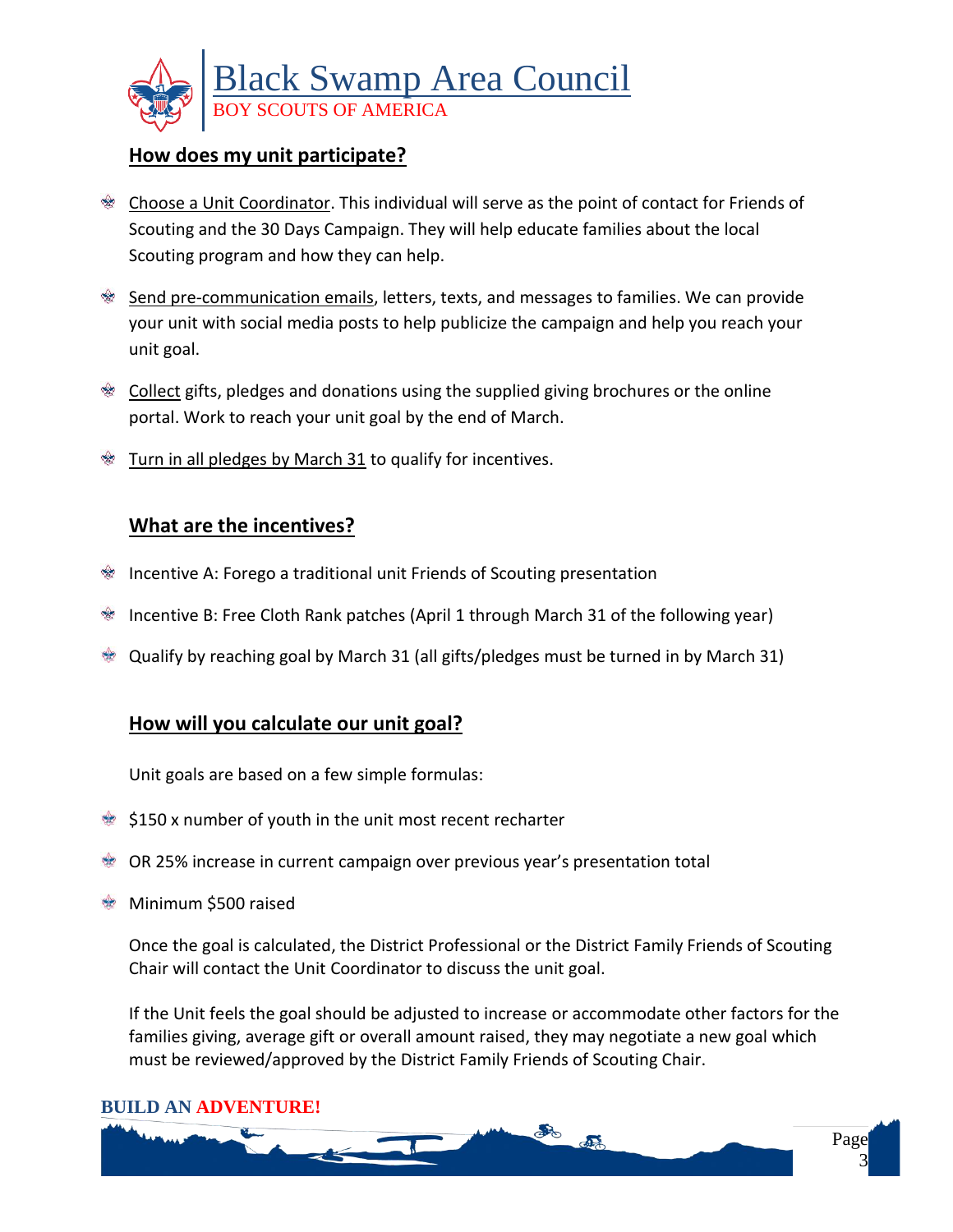

# **Does every family have to give \$150?**

**No.** The goal is an average. Some families may give more as they are able, and some families may give less or not at all. The goal is to collectively reach the total. The council spends \$250 on each Scout's program support each year. This is a figure that is important to communicate, and many families may give at that level.

# **What if we already had a presentation or if gifts have already been given toward our unit goal?**

Having an in-person presentation is always the best way to support Scouting, so thank you for holding one! Any donations and pledges received for the current year's campaign through March 31 will count toward your Unit Goal.

# **Do gifts go to our Unit and then we give one big gift?**

**No.** To comply with IRS regulations of tax-deductible status, each donation or pledge should be attributable to a family with contact information. Checks should be made out to Black Swamp Area Council and a giving form from the brochure should accompany the check. That said, should your unit wish to give a gift from its funds toward your unit goal, your unit can write a check and attach a giving form.

## **Do families still get the cool gifts (patches, coins, etc)?**

**Yes!** All families who give receive patches, and other incentives as a thank you for their support. Also reaching your goal will get Council Shoulder Patches for every registered person in the unit, as in previous years.

## **How do we use the Online Giving Portal?**

Direct families to the web address for the portal. Make sure the family lists their Unit information, to receive credit toward the Unit goal. Your District leadership can tell you how much was given through the portal so you can better track your Unit goal.

#### **How do we receive our free cloth rank patches?**

Units that qualify will be on file with the Findlay and Lima Scout Shops. Unit must provide Scoutbook reports and mention you qualified. The shop will verify and simply not charge you for your rank patches. Must order from Findlay or Lima shop to get your benefit.